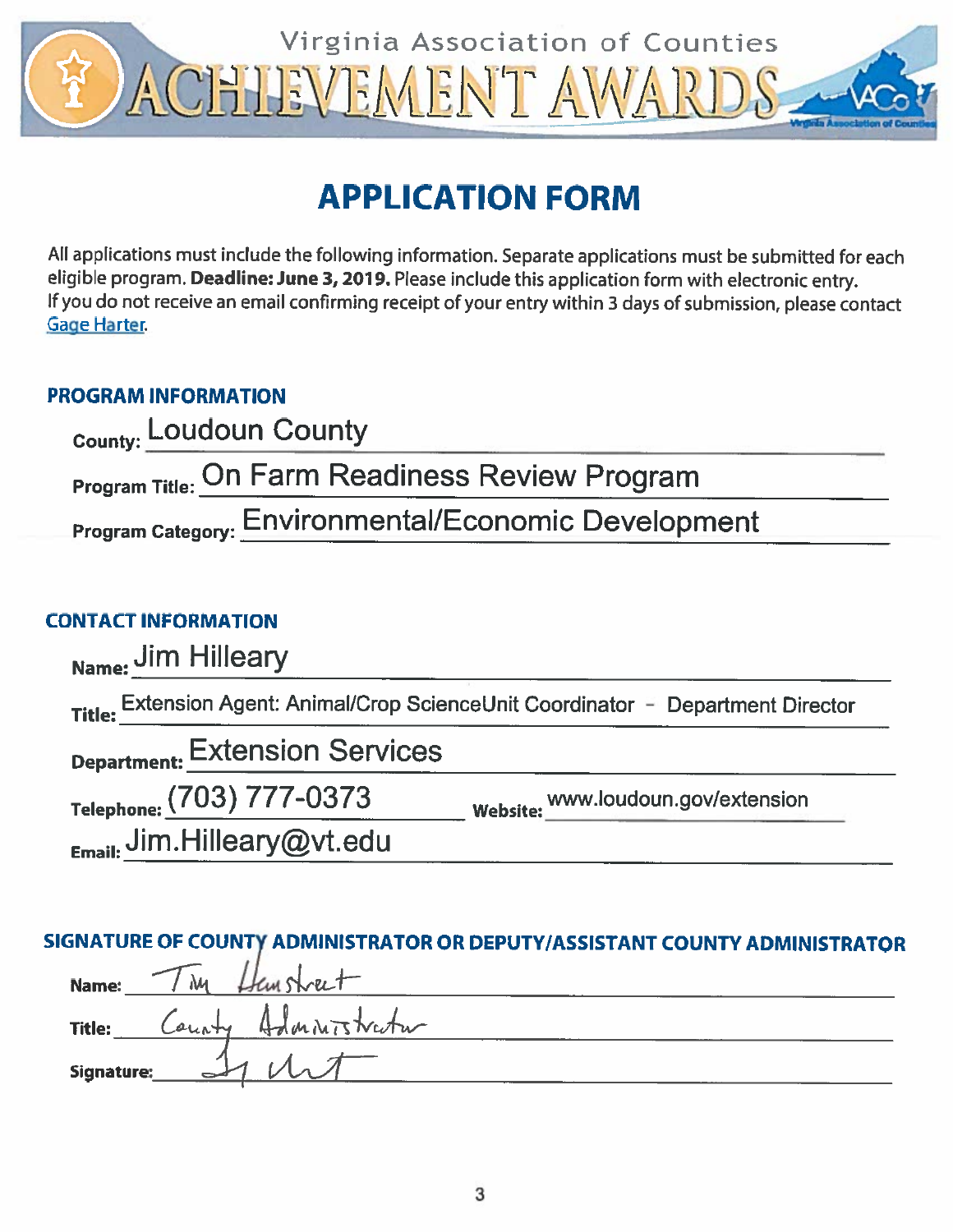# **On Farm Readiness Review Program**

## **Virginia Cooperative Extension - Loudoun County, Virginia**

### **Program Overview**

In 2018, Loudoun County's Department of Extension Services' (DES) seized an opportunity to develop a program to help the county's 51 vegetable operations – which collectively generate sales of \$1.28 million -- comply with the FDA's most sweeping produce regulatory reform in over 80 years.

With the adoption of the 2011 Federal Food Safety Modernization Act (FSMA), the Food and Drug Administration (FDA) was given new authority to ensure the safety of the food supply for humans and animals. As part of that act, the Produce Safety Rule (PSR) establishes science-based, minimum standards for the safe growing, harvesting, packing, and holding of fruits and vegetables grown for human consumption.

In-field, PSR compliance inspections are scheduled to begin in 2019, which gave state and county agencies an opportunity in 2018 to guide, train, provide technical assistance, and help growers plan for their response.

Loudoun's **On-Farm Readiness Review program** was led by the county's Food Safety Agent (FSA), who, as a first step, voluntarily attained the national certification required to implement FDA's national On Farm Readiness Review Program (OFRR).

He then joined with the Virginia Department of Agriculture and Consumer Service's (VDACS) Produce Safety Team to form the Commonwealth's **only joint, single county-state team** to travel to farms and guide producers through the compliance inspection process in preparation for subsequent actual VDACS inspections.

Together, VDACS and the DES' Food Safety Agent introduced growers to the National Association of State Departments of Agriculture Foundation's (NASDA) OFFR curriculum and helped growers address all portions of the law before they have to comply with the regulation.

Loudoun's collaborative approach creates an excellent example of increasing municipal resource impacts that other county agents can emulate across the Commonwealth.

## **Problem/Challenge Faced**

According to the 2017 USDA Census of Agriculture, 51 vegetable operations exist in Loudoun County; collectively they generate sales of \$1,282,000, a noteworthy amount for a local industry. It is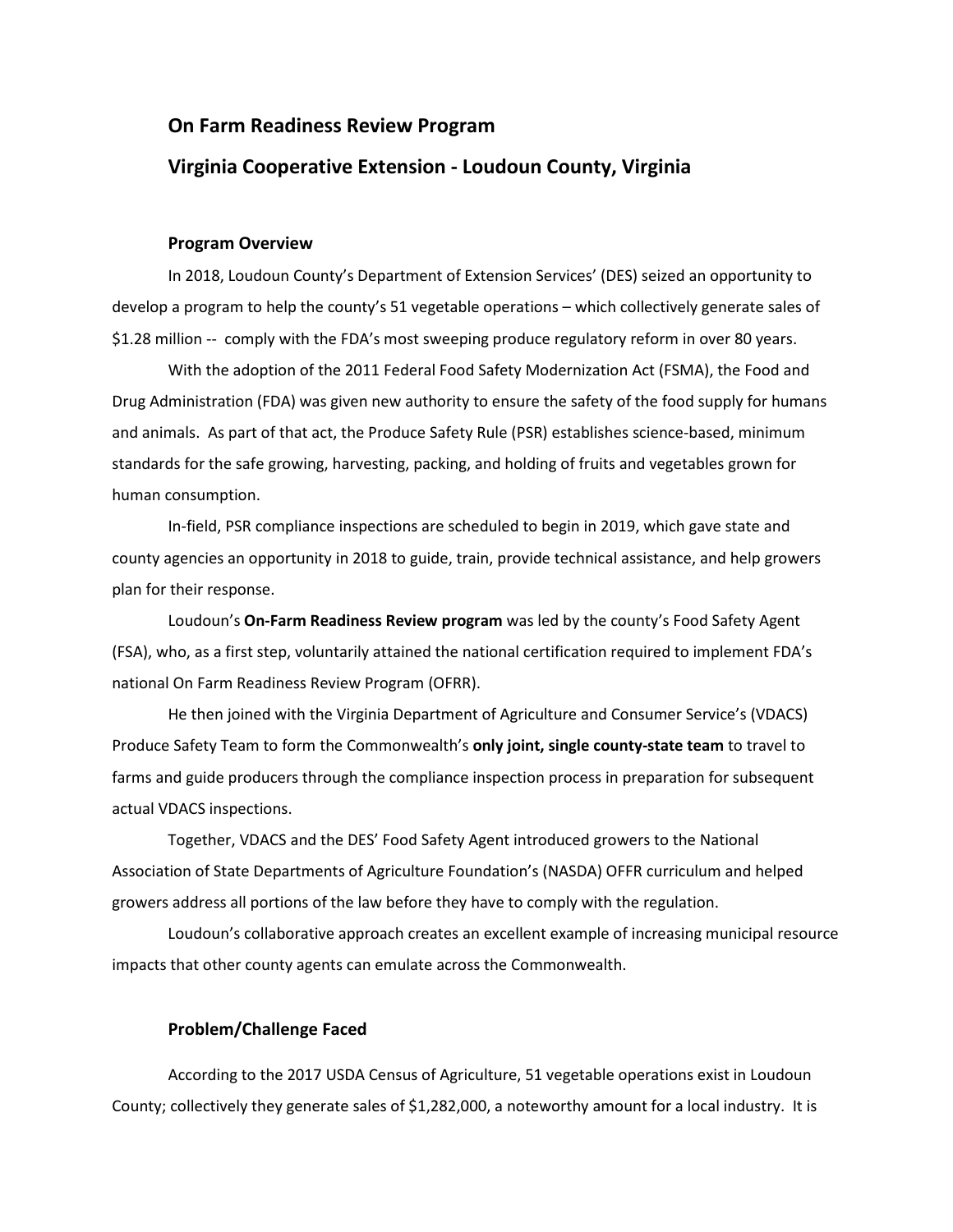important to guide county growers through the FDA's most sweeping produce regulatory reform in over 80 years for FSMA will influence management practices involving:

- Health and hygiene
- Biological soil amendments of animal origin
- Domesticated and wild animals
- Preharvest worker training
- Preharvest Sanitation
- Preharvest Water
- Harvest worker training
- Harvest sanitation
- Harvest water
- Postharvest worker training
- Postharvest Sanitation
- Postharvest water

The Food Safety Modernization Act will be enforced consistently, whether on a very large farm which only grows one produce crop or on a small farm that grows many different produce crops. Growers of fresh produce – no matter how large or small -- are required to understand and implement an incredibly detailed rule, which can be a daunting task. This requires technical food safety knowledge and the ability to implement such knowledge on an individual farming operation in which there are no two alike.

County-level outreach to VDACS is instrumental to PSR implementation success -- for it is the county extension agents who best know the produce growers in each county. Their existing relationships bring trust and credibility to the state's efforts which benefits the growers and the county government as well as the state government.

### **How Program Fulfilled Awards Criteria**

The Loudoun County FSA's forward-leaning participation benefits both local produce growers and VDACS alike by leveraging local relationships and connections to reach a wider audience across the Commonwealth. Such an individually tailored approach provides a customized service to produce growers in order to assist them overcome the stated challenge.

Loudoun DES's FSA attained the certification required to partner with the Virginia Department of Agriculture and Consumer Service's (VDACS) Produce Safety team to conduct OFRRs for growers who wish to participate. The FSA serves to connect the VDACS Produce Safety Team with local growers and then participates in the OFFR visits in-person. The FSA helps both the Product Safety Team and the grower throughout the process by explaining the law and identifying changes to best management practices to better comply with the PSR. Each farm visit takes approximately 2 hours, and typically